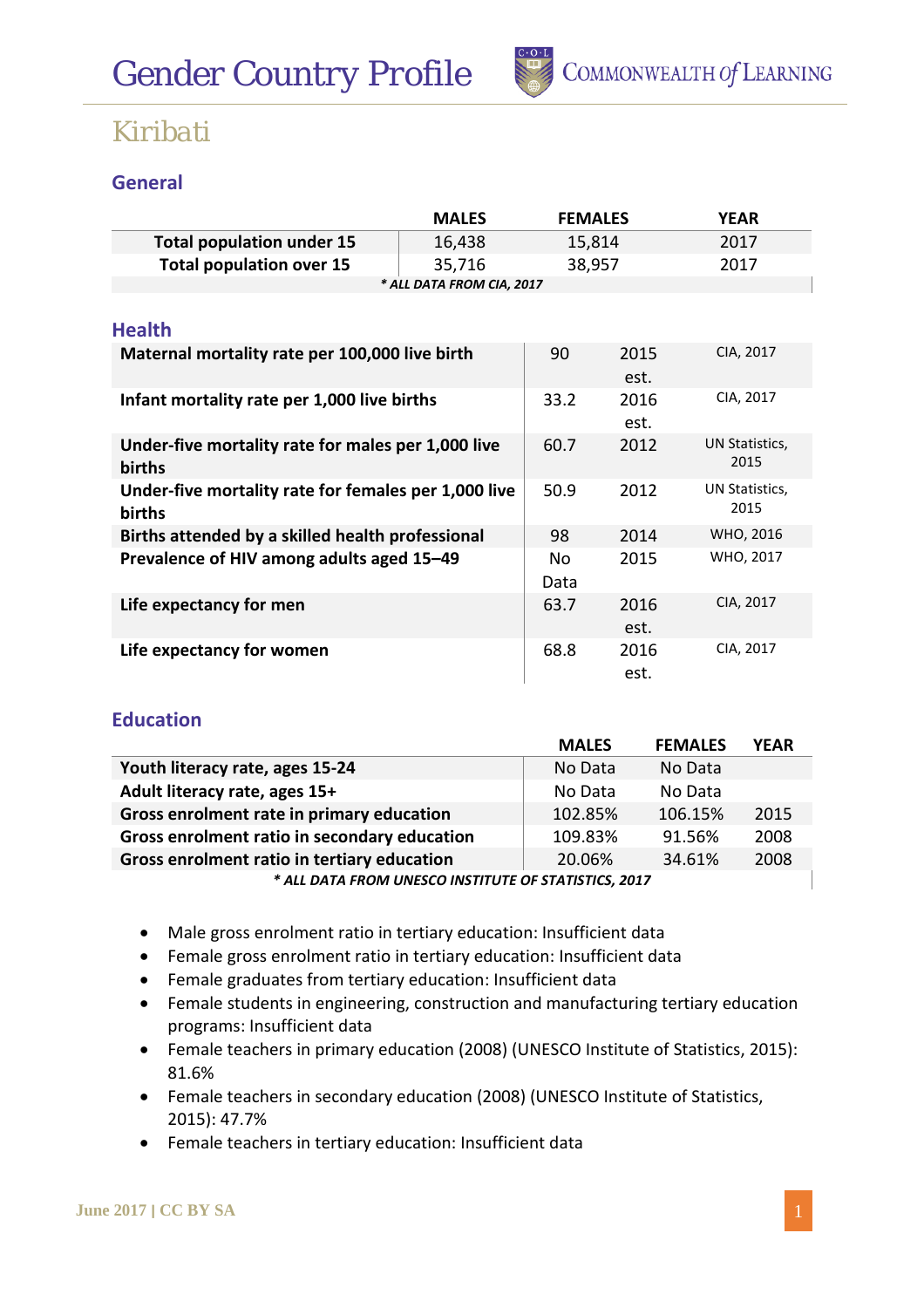

#### **Economic Activity**

- Males over 15 who are active in the labour force (2010) (World Bank, 2017): 66.8%
- Females over 15 who are active in the labour force (2010) (World Bank, 2017): 52.3%
- Proportion of adults (15 years and older) with an account at a bank or other financial institution, or with a money mobile service provider (2011) (UN Statistics, 2017): Insufficient data.

#### **Decision-Making**

• Proportion of seats held by women in National Parliament (2016) (World Bank, 2017): 7

#### **Human Rights**

- Girls married before 15 (UNICEF, 2016): 3%
- Females married between 15 and 19 (World Economic Forum, 2013): 20%
- Women subjected to physical/sexual violence by an intimate partner during their lifetime (UN Women, 2016): 68%
- Women subjected to physical/sexual violence by an intimate partner or a nonpartner during the last 12 months (UN Women, 2016): 36%

### **Gender and Development Trends in Kiribati**

#### **Health**

According to a 2013 report by UNICEF, 66% of women in Kiribati delivered in a health facility, and 80% delivered with a skilled attendant (p. 15).

50% of births in Kiribati are in at least one of the recognised avoidable high-risk categories: the mother is too old or too young, the birth interval is less than 2 years, or the pregnancy is the fourth child or more (UNICEF, 2013).

#### **Education**

Girls' participation in Kiribati (as measured by the Gender Parity Index - GPI) is less than boys in primary school. However, the girls' participation rate exceeds that of boys in secondary school, and the gap appears to be widening (UNESCO, 2015). In 2013, girls made up 49.9 % of enrolments in junior school, and 59 % of enrolments in senior school (UNESCO, 2015, p 33).

Girls are also achieving better learning outcomes than boys. (UNESCO, 2015).

#### **Economy**

Economic empowerment and interpersonal violence are closely linked in Kiribati. According to a 2012 report by the Australian Government, women in Kiribati experience high levels of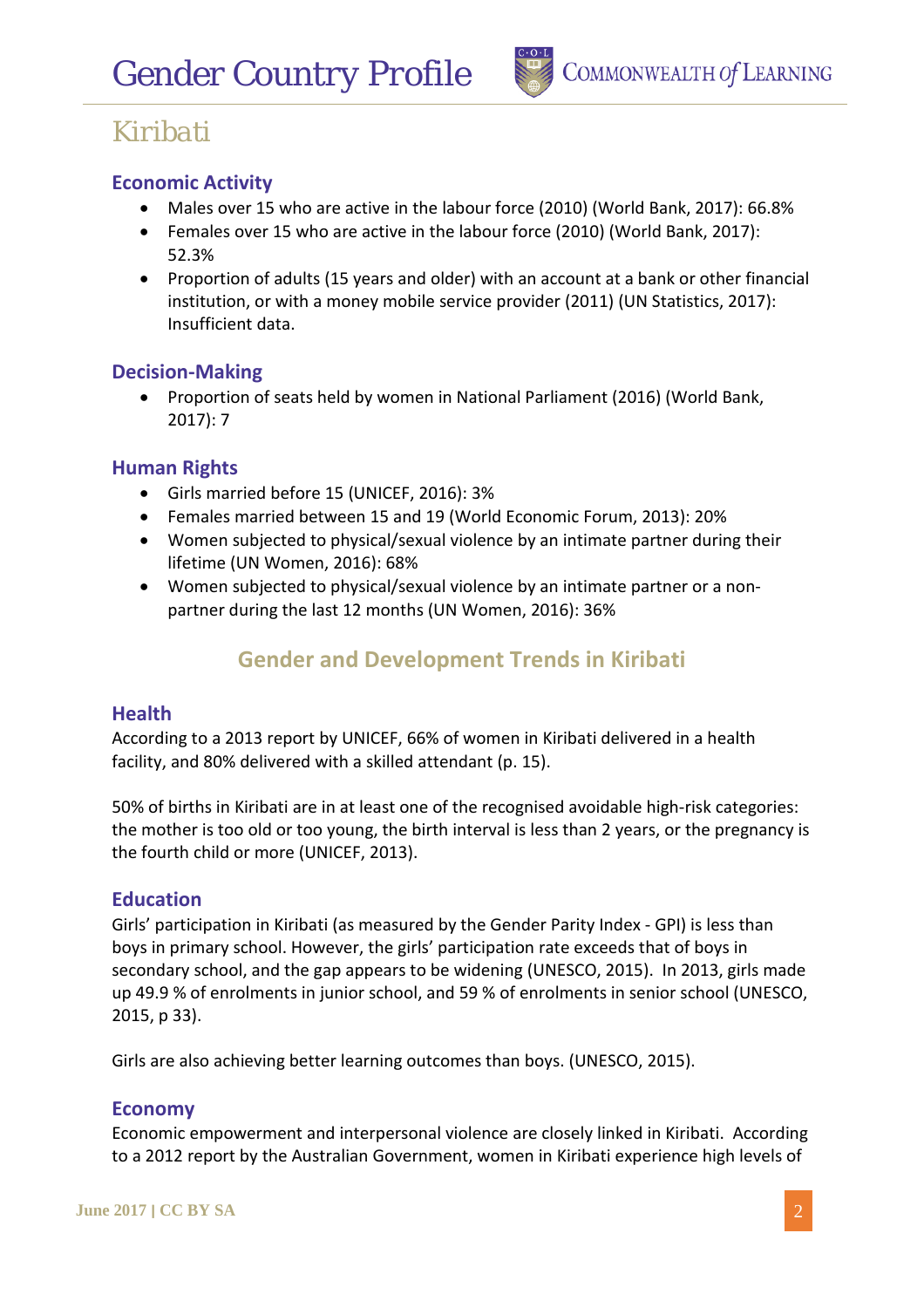

gender-based violence and due to limited economic opportunities, it is difficult for them to leave abusive husbands (p. 5).

The same report highlights that "in the traditional economy, women have the heaviest workloads. Although they have less access to employment, [only] 38 per cent of paid workers were women in 2005" (p. 21).

#### **Governance**

Women's political participation, although not hindered by law, is low in Kiribati, largely due to traditional perceptions of women's role in society (U.S. Department of State, 2016).

#### **Human Rights**

Violence against women is a significant problem in Kiribati. According to a 2013 study by the WHO, 68 % of women aged 15–49 who were in a relationship, had experienced some form of violence (emotional, physical and/or sexual) from an intimate partner; 90 % had experienced controlling behaviour from a male partner; and 10 % had survived violence from a non-partner (p. 1).

The same report noted that survivors of such violence were more likely to report poorer health outcomes and including emotional distress, and were three times more likely to have attempted suicide (WHO, 2013, p. 2).

## **Kiribati SDG Progress Profile**

• Kiribati was not included in the 2016 SDG Index and Dashboards due to insufficient data. According to a 2016 report (Bertelsmann Stiftung, 2016), the data from Kiribati was missing 40% of the values needed to be ranked, and therefore was not included in any indicator data (Annex 2, p. 39)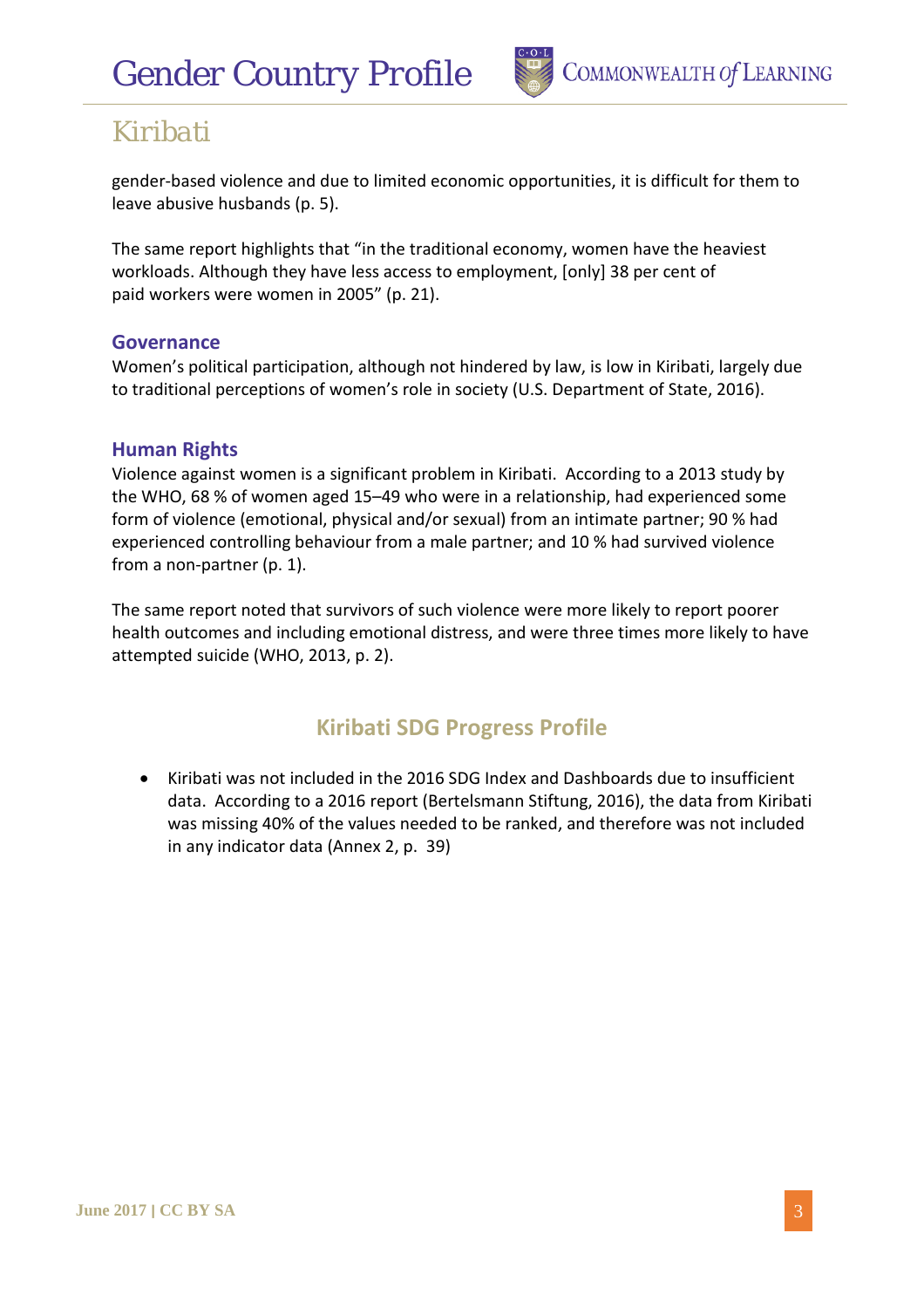# *Gender Country Profile*



## *Kiribati*

## **References**

- Bertelsmann Stiftung (2016). *Sustainable Development Goals Index and Dashboards* (*2016)*. Retrieved from http://www.sdgindex.org/assets/files/sdg\_index\_and\_dashboards\_indicator\_profile s.pdf
- CIA. (2017). The World Factbook: Country profiles. Retrieved from https://www.cia.gov/library/publications/the-world-factbook/geos/kr.html
- Organisation for Economic Cooperation and Development (OECD) (2016). *Education at a Glance: OECD Indicators.* Retrieved from http://www.oecd.org/edu/education-at-aglance-19991487.htm
- UNESCO (2015). *Kiribati Education for All 2015 National Review*. Retrieved from http://unesdoc.unesco.org/images/0023/002314/231490e.pdf

UNESCO Institute of Statistics. (2015). *Education*. Retrieved from http://data.uis.unesco.org

- UNESCO (2017). *UNESCO Institute of Statistics.* Retrieved from http://uis.unesco.org/
- UN Data (2017). *Kiribati.* Retrieved from http://data.un.org/CountryProfile.aspx?crName=kiribati
- UNDP (2015). *Human Development Data (1990-2015).* Retrieved from http://hdr.undp.org/en/data
- UNICEF (2013). *Kiribati: Tracking Progress in Maternal and Child Survival.* Retrieved from https://www.unicef.org/pacificislands/14-02- 2014\_Kiribati\_Case\_Study\_For\_Delivery\_to\_UNICEF\_8-29-2013\_conversion.pdf
- UNICEF (2016). "The State of the World's Children 2016." Retrieved from https://www.unicef.org/sowc/
- United Nations Statistics (2017). *SDG Indicators*. Retrieved from https://unstats.un.org/sdgs/indicators/database/?indicator=8.10.2
- United States Department of State. (2016). *Kiribati 2016 Human Rights Report.* Retrieved from https://www.state.gov/documents/organization/265554.pdf
- UN Women (2016). *Global Database on Violence Against Women: Kiribati.* Retrieved from http://evaw-global-database.unwomen.org/en/countries/oceania/kiribati